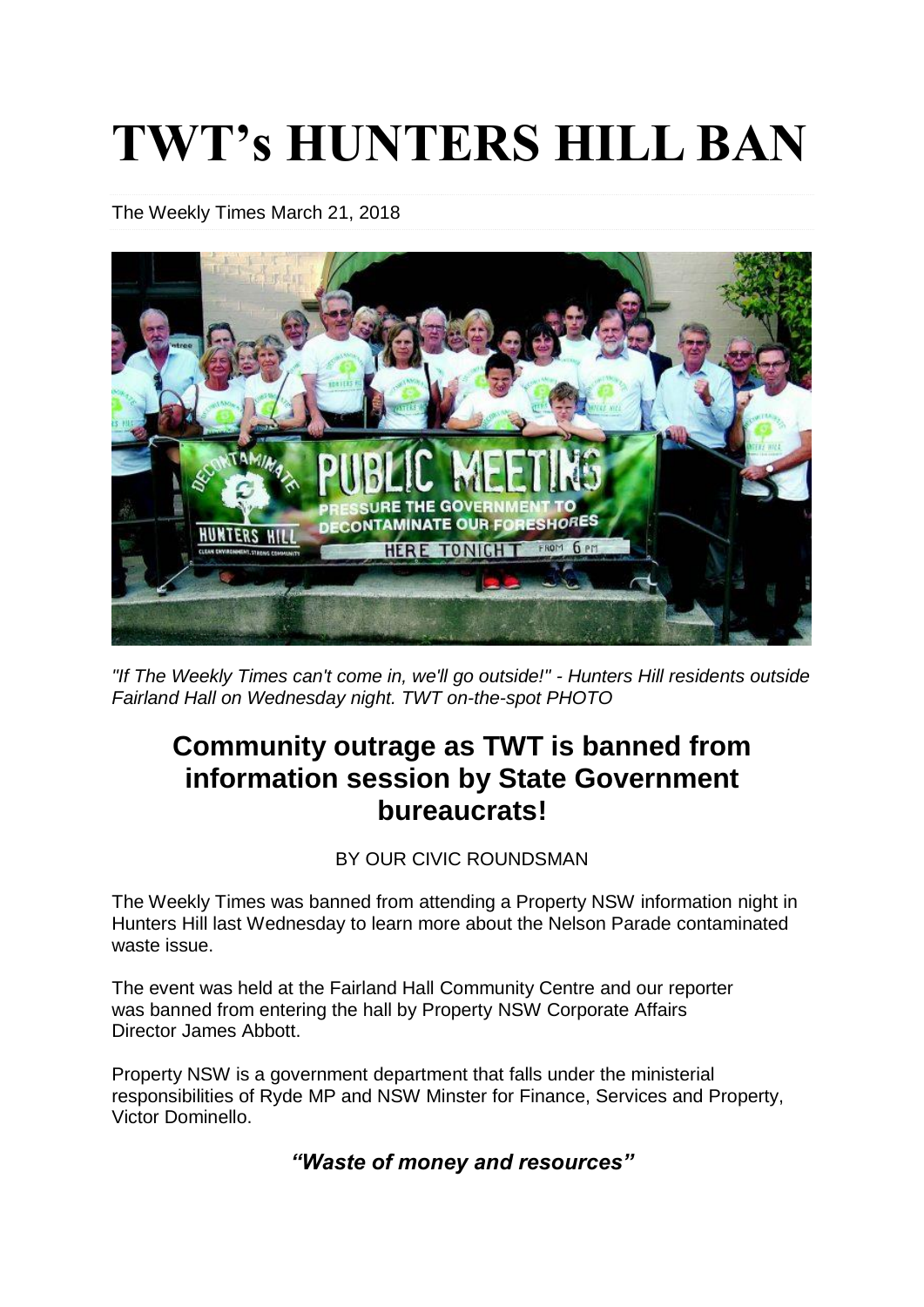The Nelson Parade Action Group was at the meeting and said it was shocked the local community newspaper was not allowed to attend a meeting at a community hall that impacts on the community.

"It was the height of arrogance to exclude The Weekly Times, absolutely unacceptable," the Chair of the Hunters Hill Environment Action Group John Atkin said.

"They even tried to stop us taking photographs or using sound equipment and we spent two hours, with no chairs to sit on at a meeting that told us nothing."

Action group spokesperson Philippa Clark agreed.

"This was absolutely outrageous, typical of the secrecy," she said.

"What are they trying to hide?

The answer to her question is nothing. Residents who attended the meeting said it did not tell them anything they didn't already know **from [reports](http://www.weeklytimes.com.au/we-want-action/) in The Weekly [Times](http://www.weeklytimes.com.au/we-want-action/)**.



*Property NSW's brochure, distributed in February, announcing the March 14 community consultation at Hunters Hill*

Mr Atkin questioned why it took more than a dozen bureaucrats to host the meeting and said the money would have been better spent hiring a dozen workers to clean up the waste and place it in protective containers. "I asked why not put the waste in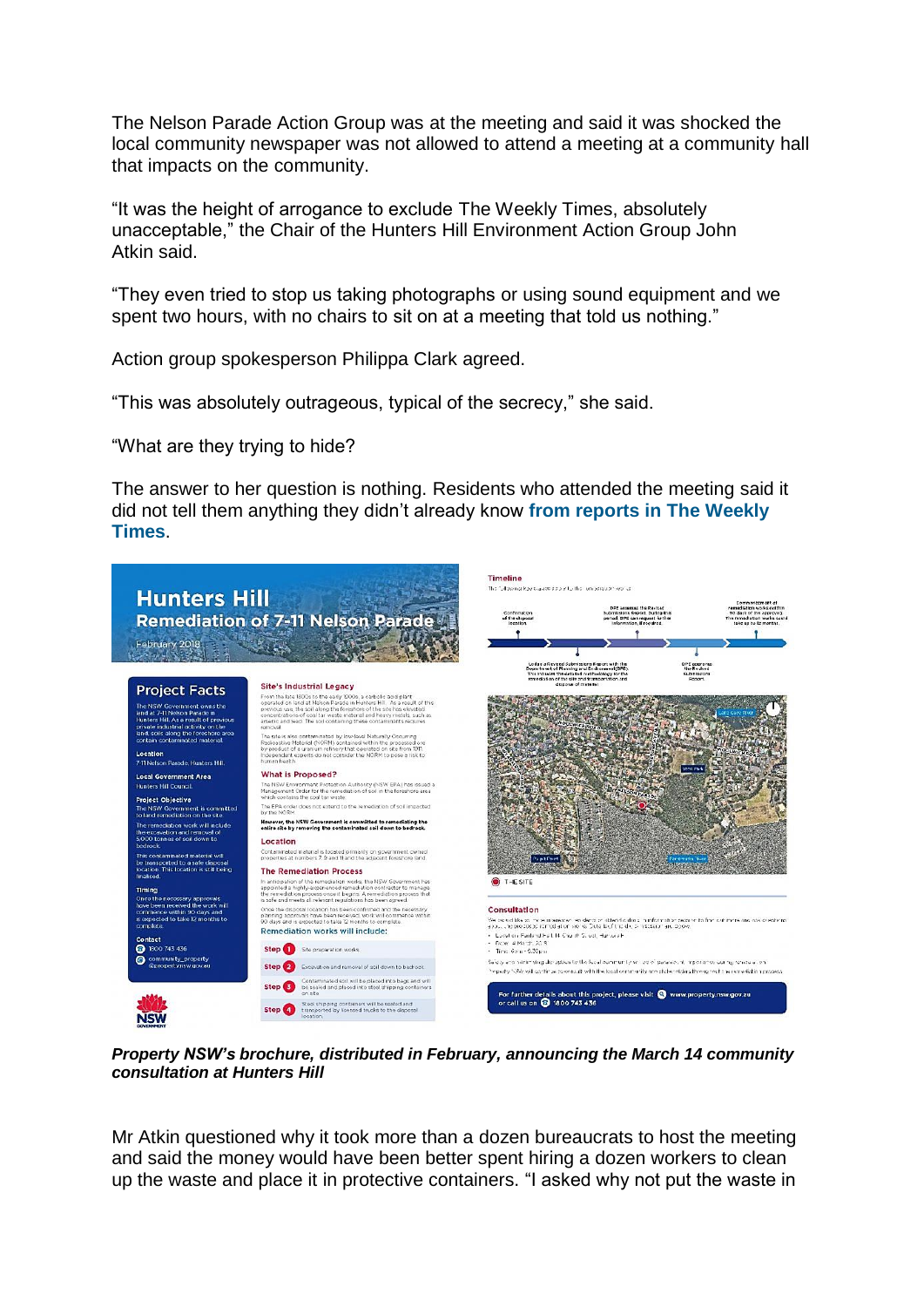containers for temporary storage and they couldn't even answer this simple question," he said.

Mr Abbott defended his actions and stressed that the media was able to put questions to him in an email. "As mentioned on the night, Property NSW was happy to facilitate questions from the media," he said.

He said the focus of the Property NSW consultation was for residents "within a 500m radius of Nelson Parade" and other "invited stakeholders", including the Nelson Parade Action Group and Hunters Hill Council.

"The consultation was intended to provide the community with information about the status of the remediation process and give the community a chance to raise concerns or ask questions," Mr Abbott said.

"We undertook genuine consultation with the community for the purpose of providing an update on the remediation process, and so the community could raise concerns or ask questions." Mr Atkin doesn't agree.

"I record formally my strongest possible protest," he said.

"An information drop-in session when people may come and go at different times and at which there are potentially multiple conversations happening at the same time is not a meeting."

Philippa Clark held a follow-up meeting with Lane Cove MP Anthony Roberts on Thursday and while she thanked Mr Roberts for listening to her views, she was sceptical about the commitment of Environment Minister Gabrielle Upton and Ryde MP Victor Dominello, whose ministerial portfolio includes Property NSW.

"Thanks to The Weekly Times we have Mr Roberts' attention and where we are fortunate is that our Mayor, Mark Bennett, is particularly supportive," she said.

Mr Dominello recently announced a multi-million dollar reserve fund had been made available for a clean up.

<http://www.weeklytimes.com.au/twt-banned-in-hunters-hill/>